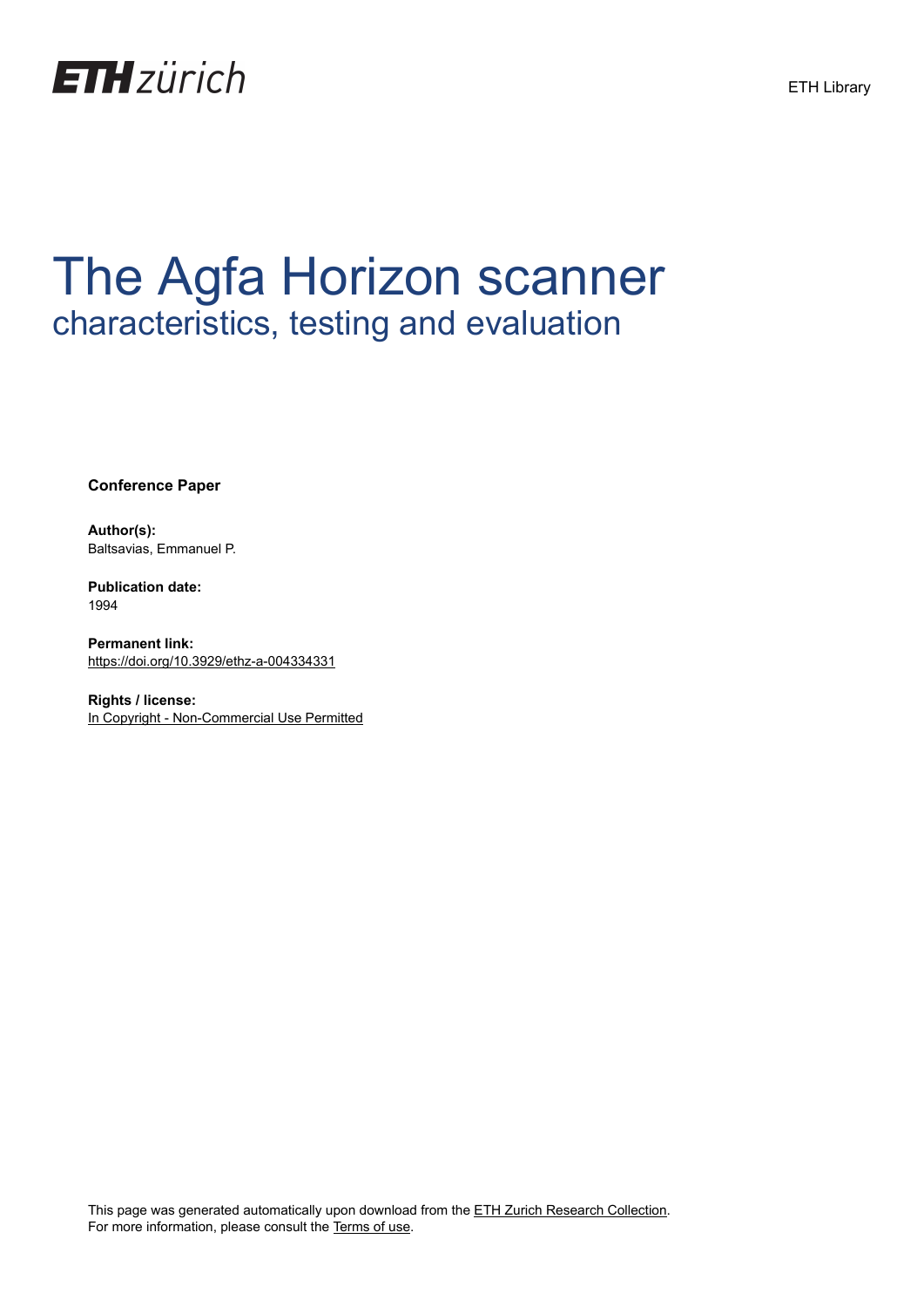# **THE AGFA HORIZON SCANNER - CHARACTERISTICS, TESTING AND EVALUATION**

Emmanuel P. Baltsavias

Institute of Geodesy and Photogrammetry, Swiss Federal Institute of Technology ETH-Hoenggerberg, CH-8093 Zurich, Switzerland Tel.: +41-1-6333042, Fax: +41-1-6331101, E-mail: manos@p.igp.ethz.ch

ISPRS Commission I, Working Group 5

**KEY WORDS:** DeskTop Publishing Scanners, Scanner Testing, Scanner Calibration

# **ABSTRACT**

Scanners are an essential part of softcopy photogrammetric systems. Although the developments in direct digital data acquisition have been enormous in the last decade, film-based systems are used in all fields of photogrammetry. The main use of scanners today is definitely in the digitisation of aerial images, particularly for digital ortho-image and DTM generation, and integration of image data in GIS. Photogrammetric scanners are in most cases expensive, while at the same time they may exhibit significant radiometric errors. DeskTop Publishing (DTP) scanners have low price, and may have a good performance and sufficient resolution for photogrammetric applications. Their main disadvantage is the lack of geometric accuracy and stability. By using calibration techniques, the geometric errors can be kept to less than 0.5 pixel of the highest geometric resolution, making thus such scanners suitable for many photogrammetric applications. This paper presents a description of the 1200 dpi scanner Agfa Horizon, and finally test procedures and results of the radiometric and geometric quality of the scanner.

## **1. INTRODUCTION**

Film scanning is an operation that is necessary in all fields of photogrammetry and particularly in aerial photogrammetry. This necessity will stay for quite some time because currently the production of digital aerial cameras is difficult and expensive. Photogrammetric scanners are still expensive and thus, users and researchers have considered the possibility of using other cheaper alternatives. Assuming that for photogrammetric applications, a scanner should be able to scan aerial images (23 x 23 cm) with a minimum optical resolution of 600 dpi and sufficient radiometric and geometric accuracy, some flatbed DTP scanners could be considered for such applications. A review of different scanner types, including DTP scanners, and a literature overview is given in Baltsavias and Bill, 1994. The aim of this paper is to examine in more detail the DTP scanners, and especially the Agfa Horizon, and present its major characteristics and problems.

## **2. DESCRIPTION OF AGFA HORIZON**

The basic characteristics of Agfa Horizon are:

- Scanning system: 3 optically butted linear CCDs Toshiba TCD 141 (3 x 5,000 pixels)
- Scan mode: colour (3 x 8 or 10 bit/pixel), grey level (8 or 10 bit/pixel), line-art (1 bit/pixel), halftone (the Unix-based scanner software supports only 8 bit/pixel for colour and grey level)
- Scan resolution: 20 (50 for the Unix-based system) 1200 dpi, interpolated 2400 dpi for line-art and grey level (latter case not implemented in the Unix-based system)
- A/D conversion: 10 bit (according to Agfa the quantisation accuracy is 12 bit)
- Internal image memory: 8 Mb, optionally 32 Mb
- Originals: reflective (any thickness, 297 x 419 mm), transparent (217 x 340 mm, with firmware change 242 x 360 mm)
- Illumination: 2 halogen lamps, 400 W
- Lens (Agfa made): 3/1 object magnification, 107 mm focal length
- Density: range 3D, maximum density detected 3.3D ; auto density control, set black and white point, editable tone curves
- Interface: SCSI-2 ; image passing modes to the host: FIFO or start/stop/transfer mode with multiple partial scans
- Computer support (incl. software): Mac (Photolook running within Photoshop, Letraset ColorStudio, QuarkXPress ; with a Desk Accessory scanning can be started from any Macintosh programme), PC (PC View Color), Sun (PRESS View Color), Unix workstations (Pixel!FM of Mentalix, Cameleo of Caldera Systems)
- Scanning time: scanning speed 5 100 mm/s (in our UNIXbased system the minimum speed is 2 mm/s for the blue channel and 1200 dpi, and the maximum realisable scanning speed is ca. 80 mm/s for grey level, red or green channel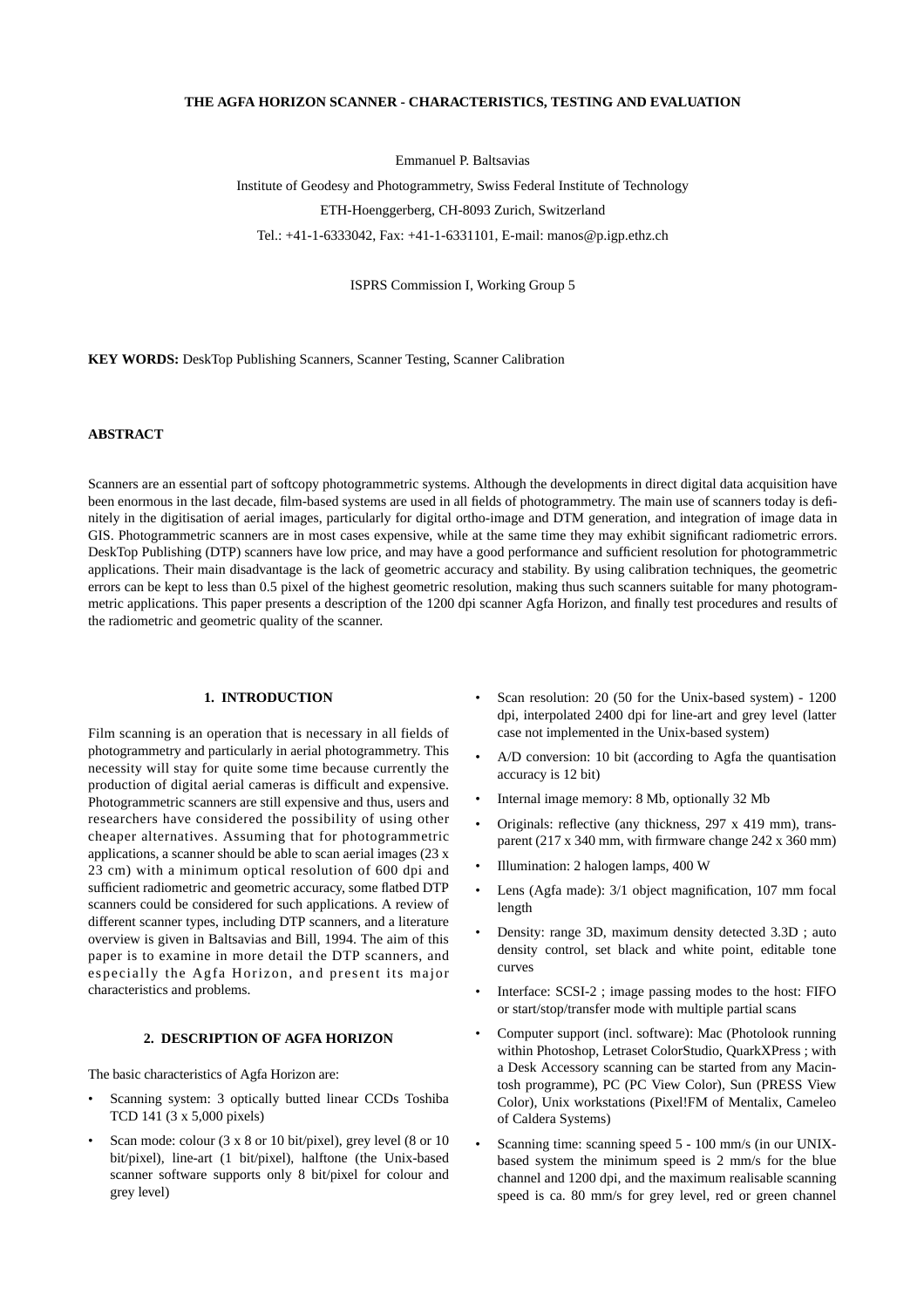with 50 dpi); integration time 1 ms (see also Table 1)

- Driving system: 400 step stepping motor
- Colour scanning: 3 passes, dichroic filters with > 75% transmission
- Other characteristics: calibration of the illumination before each scan ; user-defined tone curves and unsharp masking in real time ; lifespan 7 years ; IR, IR/UV filters ; preview and scan area selection ; TIFF, Sunraster, EPS, Icon file formats ; descreening ; two optional slide holders (24 x 35 mm, 6 x 6 cm etc.)
- Price: 41,500 SFr. + 3,700 SFr. for software + 6,000 SFr. for 32 Mb memory option.

There are some other functions that can be executed via existing hardware in real-time but they have not been implemented yet, e.g. horizontal and vertical flip, reverse video etc.

Table 1 shows the scanning times for different resolutions and subtasks. The times refer to a Sparc 2 (64 Mb), a SCSI-2 interface to the scanner, and transfer of the data to the user disk space at a Sun Server via Ethernet. The radiometric calibration (black and white shading corrections) are performed before the scan of each colour channel and before every low resolution scan for automatic density control. The scan time is the time required to physically move the sensor over the scan area. A A3 preview (always at 50 dpi) needs 18 sec, and the setting of the scanning parameters 30 sec. For colour images, the red and green channels need the same scan time as grey level, the blue one needs five times more scan time to account for the low quantum efficiency of the CCD in the blue region. When the image exceeds the 32 Mb image buffer, the total scan time increases because the data transfer to the host becomes for unknown reasons very slow, e.g. a 116 mm x 116 mm image should be scanned with 1200 dpi in colour in 10 min but it needs 19 instead.

Figure 1 shows the main components of the Horizon. The beam splitter is a firm hybrid component consisting of 3 CCDs and a beam splitting prism. The beam splitting prism provides an identical image in two perpendicular planes. According to Agfa the CCDs are glued to the beam splitter with high accuracy  $(\pm 2 \mu m)$ .

A mechanical transport system is used to move the zoombox. The zoombox is one large optical block weighting ca. 10 kg,

which can be moved over the total A3 length (see Figure 1). It contains a lighting unit, mirrors, a colour filter wheel, a lens plus diaphragm, the beam splitter, one analogue video board, motors, sensors and one motor control board. The zoombox glides through the main housing on two skates, which are guided by a gliding bar and are driven by a stepper motor and a cable system. Positioning is controlled by the motor steps. The positioning accuracy is ca.  $10 \mu m$ . Agfa specifies that the scan to scan positioning error should be less than 20 µm.



Figure 1. Horizon main components (front view): a. adjustable mirror, b. mirror carriage, c. lens and diaphragm, d. beam splitter with three CCDs, e. lighting unit.

Figure 2 shows the main circuit boards and the video data stream. The analogue video signals from the 3 CCDs are multiplexed and amplified on the AMX board, which is attached to the zoombox. A video coax cable transports the video signal at a rate of 15 MHz to the ANA board in the lower section of the Horizon. The black and white corrections are applied using information from the shading RAMs. The correction values are stored in the RAMs by a calibration procedure which is executed before each scan. They are read during each scan line and are added to the analogue video signal after 12-bit D/A conversion. The black correction is related to the dark current and dark current differences among the sensor elements. The order of magnitude of this error is ca. 1%. It is visible as vertical stripes in the dark shades of an image and depends on the amount of exposure. The white correction relates to the different light sensitivities (gain) of the sensor elements. Other causes of this error may be illumination nonuniformity and instability, and dust. The order of magnitude of this error is ca. 10% and it is visible as vertical stripes in the low and medium density ranges

Table 1: Scanning times (116 x 116 mm, grey level, reflective image) for the Horizon and different subtasks (in sec)

| resolution $(dpi)/$ image size $(Mb)$        | 300/1.88          | 600/7.5        | 1200/30                   |
|----------------------------------------------|-------------------|----------------|---------------------------|
| memory allocation                            | 4                 | 4              | $15 - 30$                 |
| radiometric calibration                      | $\overline{2}$    | 3              | 3                         |
| scan time/ speed (mm/s)                      | 2.5/50            | 5/25           | 9.5/12.5                  |
| transfer and<br>save on swap disk space      | 5                 | 11             | 48                        |
| display                                      | $\Omega$          | $\Omega$       | 0                         |
| other mechanical movements                   | 1                 | $\overline{2}$ | 3                         |
| total scan time; throughput                  | $14.5: 0.13$ Mb/s | $25:0.3$ Mb/s  | $78.5 - 93.5$ ; 0.35 Mb/s |
| save on user disk space $(0.1 \text{ Mb/s})$ | 18.8              | 75             | 300                       |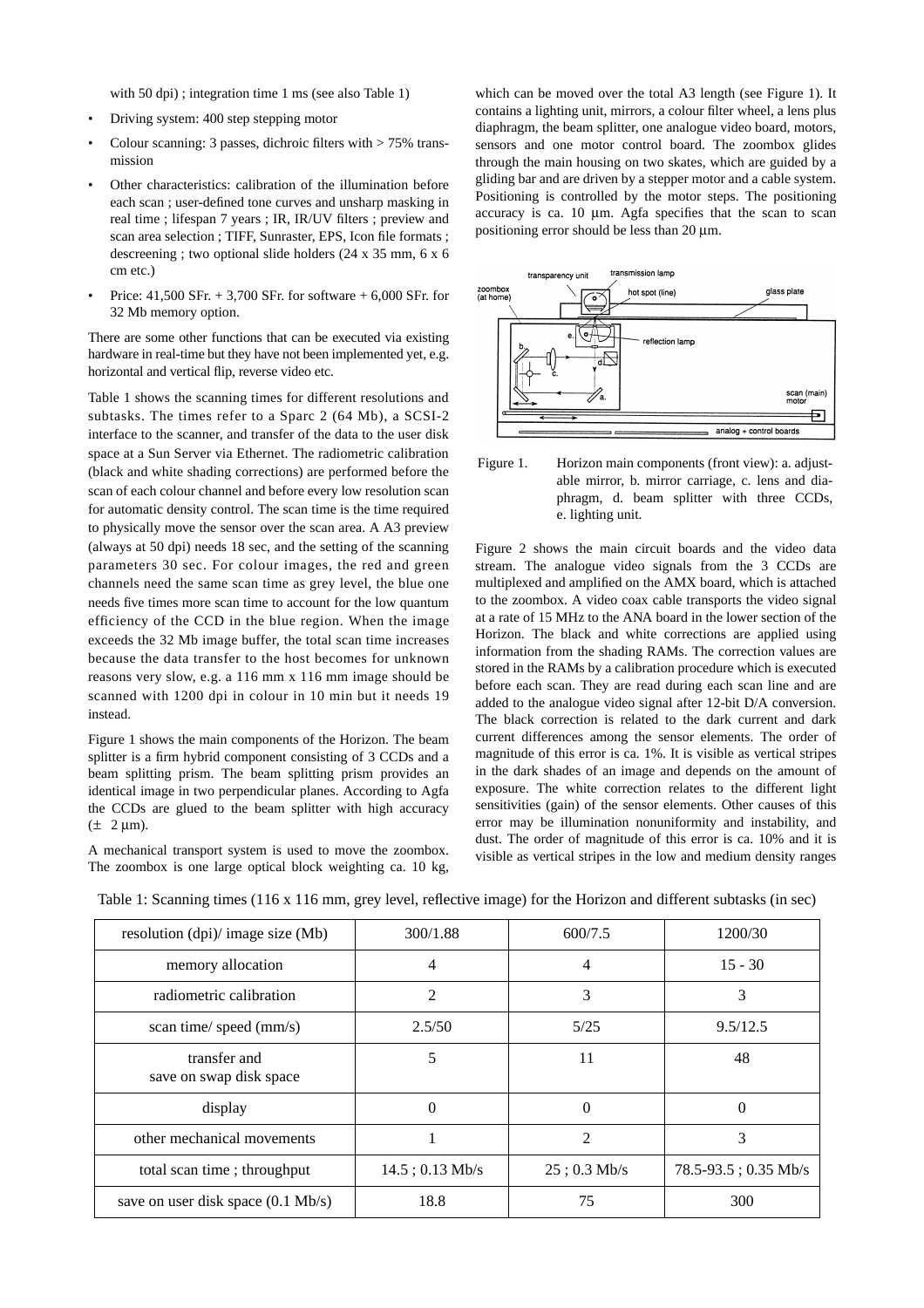of the image. The pre-scaler multiplication controls the necessary amplification of the video signal, and is a function of lamp intensity, scanning speed etc. After a 10 bit A/D conversion, the ASIC ZORO demultiplexes the video signal and performs down-zooming of the image to a coarser resolution. Unsharp masking (USM) for edge sharpening can be applied in real time by using a 3 x 3 filter mask and adding the inverted second derivatives of the grey levels to the original signal. Through bilinear interpolation a higher resolution can be achieved. The screener can convert the image to a 1-bit halftone image for printing purposes. The digital video signal is clocked at 15Mpixels/s (without processing).

In late spring 1994 the Horizon Plus was introduced. It has same price and similar characteristics as the Horizon. The main differences to Horizon include: the black and white shading corrections are applied digitally after the A/D conversion which is now 12-bit ; 3.2D density range and 3.4D maximum density ; transparent documents up to 24 x 34 cm are scanned by default ; new slide holders for 35 mm film roll, 24 x 34 cm, and batch scanning ; 1800 dpi interpolated resolution for grey scale and colour images ; preview with variable zoom ; CMYK scanning.

The existing software (PRESS View Color) is generally positive. It is easy to use, has the basic modules for input/output of images, scanning, image handling and display, processing, and image and colour editing. Scanning is performed easily and fast. The automatic density control works very well (but does not function for colour images), and user-definable tone curves (including inversion and binarisation) can be downloaded to the scanner and applied in real time. The only problem in scanning is that it may be interrupted either by an inexplicable error message or because the illumination is automatically turned-off to avoid overheating (inexplicably, sometimes this happens even if there is no overheating or only for colour but not grey level scanning). The processing routines are rather basic and include sharpening, smoothing, noise removal and edge enhancement. Their effect is coarse, and the edge enhancement (USM) creates artifacts at the edges (Figure 3). A positive aspect of these

routines is that they can be applied to ROIs (closed contour with an arbitrary shape) with an undo possibility. Gamma corrections, inversion and binarisation can also be applied a posteriori. Basic, very useful features that are missing include histogram calculations and measurement of pixel coordinates. Image handling and display are convenient with the exception of the zoom factor which is limited when a maximum image size is reached, i.e. one can not zoom a lot with large images. The memory management is not efficient. After scanning and display, the images are stored in the swap disk space. Since this is limited (in our case 320 Mb), one can not scan continuously images because even if the images are in between stored on the user disk space, their space in swap disk space is not freed. Thus, in order to continue scanning one has to exit the program, the swap space is cleared (a very slow process with this software), and the program has to be started again.



Figure 3. Left: original image. Right: after edge enhancement (USM).

After many years of development Agfa does not support any more PRESS View Color. Thus, the Pixel!FM software was installed and tested on the Sun. However, important scanner functions were not supported and the scanned images always had large artifacts, so we continued using PRESS View Color. The Photolook scanning software within Photoshop was tested with a Mac-based Horizon. The software is much cheaper than the UNIX-based software, has a good performance and has been newly ported on the new faster Macs with the Power PC



Figure 2. Main circuit boards and video data stream.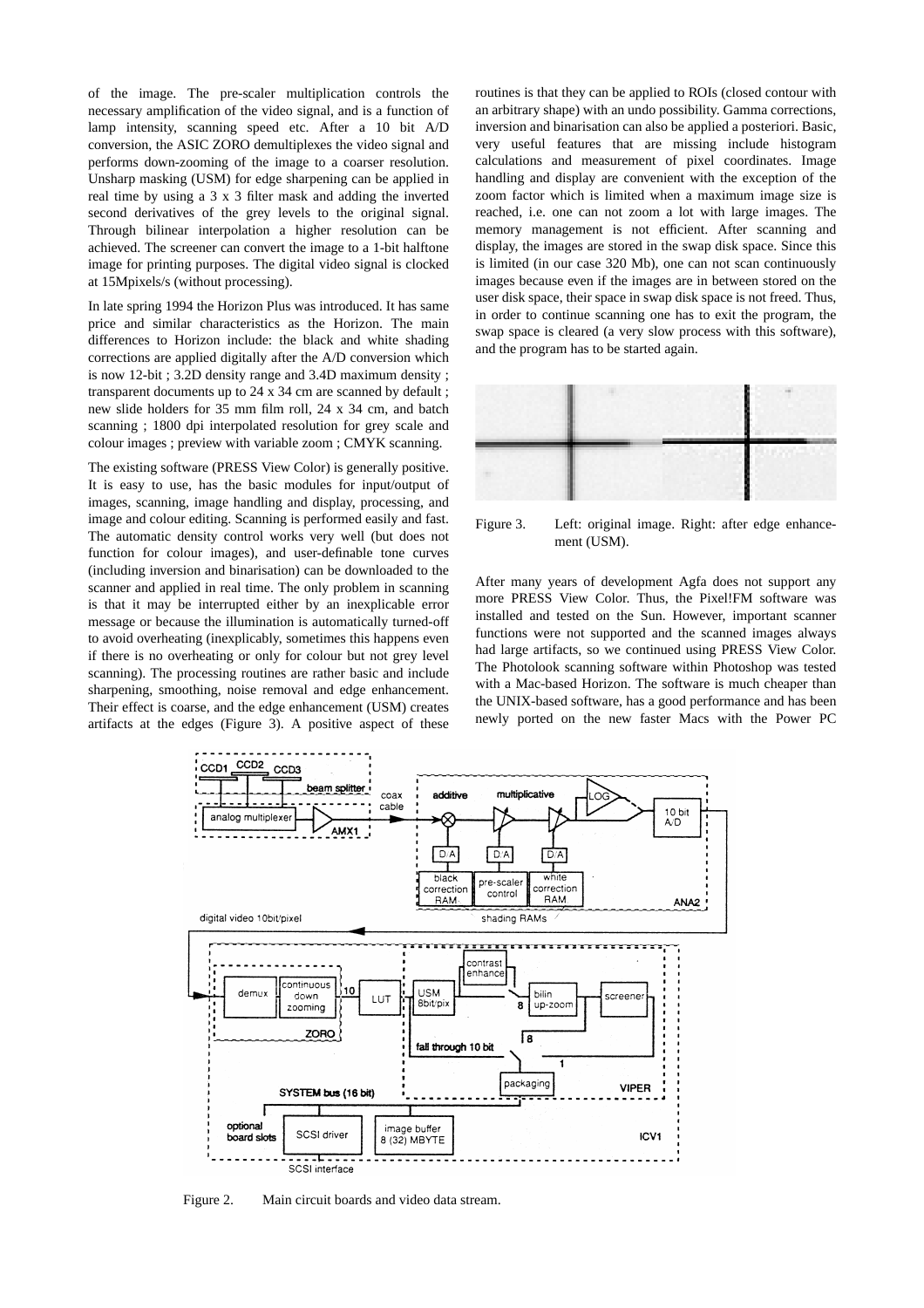processor. Since most Horizon users have Macs and there is a guarantee that Agfa will continue to support this package, we plan to buy a Power Mac with the Photolook software.

# **3. TESTS OF AGFA HORIZON**

The tests were performed in 3 stages. Firstly, before buying the scanner by using the scanner of the Agfa office in Zurich. Unfortunately, due to limited swap disk space, large images and test patterns could not be scanned with 1200 dpi. Thus, some errors were not detected at this stage. The second and most extensive test was after buying the scanner. Some of the occurring errors were, according to Agfa, due to this specific scanner that was bought, so the scanner was replaced and the tests were repeated. The type of errors remained the same. Their magnitude, however, was different but their variations were not large. These variations are due to scanner instabilities and fabrication tolerances. No specific tests were performed in order to check the repeatability of the errors, but since the tests were extensive, were performed at least twice and extended over a period of several months some conclusions on error repeatability can be drawn. The tests concentrated on scanning transparent material, mainly grey level, and to a much lesser extent colour. The tests will be divided in radiometric and geometric tests.



Figure 4. Test plates from Heidenhain.

For testing we used aerial films of high dynamic range (both grey level and colour), some self-made test patterns (see Figure 13), and the following test plates. A test plate of a Wild STK comparator with 23 x 23 grid lines with 1 cm interval and a thickness of ca. 40 µm was the main test pattern. The coordinates of the grid nodes were measured at a Wild AC3 analytical plotter. High quality test plates from Heidenhain (Dr. Johannes Heidenhain GmbH, Dr.-Johannes-Heidenhain-Str. 5, D-8225, Traunreut, Germany) were also used (see Figure 4). The plate in Figure 4 a) was mainly used to check the geometric resolution. The plate in Figure 4 b) is useful to check the visual appearance of important features like lines and dots, in relation to the feature size. Some other test patterns to check the radiometric quality and colour quality were available but were used to a limited extent (see point 11. in section 3.1.). Finally,

some of the tests were performed without any material, i.e. just the scanner glass plate was scanned.

# **3.1. Radiometric Tests**

Radiometry is often underestimated in scanner testing, especially in the photogrammetric community. However, good radiometric performance is of major concern even for expensive photogrammetric scanners. In the figures of this section the errors have been intentionally amplified in order to make them more visible. The here presented tests are not complete and include the following.

1. Photo Response Non-Uniformity (PRNU)

It was tested by scanning homogeneous areas (the scanner glass plate, or the test grid plate). In these uniform areas the standard deviation of the grey levels was computed and found to be 1.5 - 2 grey levels. Care was taken to avoid areas including dust etc.

#### 2. Vertical stripes

In uniform areas, black and particular bright vertical stripes can occur (see left part of Figure 5). The grey level difference of these stripes from the neighbourhood is however very small, in the order of 2-3 grey levels. More serious problems can occur, if dust exists on the calibration slit. This slit is used for a pre-scan calibration (shading correction) which is also performed before every scan for automatic density control. If dust exists on the slit, then wrong correction values are computed for the underlying sensor elements, and very noticeable vertical stripes occur, having a width proportional to the width of the dust particles (see right part of Figure 5). The slit can be cleaned from above, but dust can be deposited in the lower part of the calibration slit (interior of the scanner), because the scanner has openings for the cooling fans. The same error will clearly occur if dust exists on other parts like sensor elements, mirrors or lens. Other causes of stripes are blemishes, dark current noise, different light sensitivity and wrong calibration of the individual sensor elements, and illumination nonuniformity or instabilities.



Figure 5. Vertical stripes and horizontal banding.

#### 3. Horizontal banding

This error is again visible in uniform areas (see Figure 5) but has a small magnitude. Agfa mentions as probable cause of this error, the lack of installation of a "power  $\pi$ " filter, but it is unknown to us what this means.

#### 4. Echoes

Echo or ghost images are parts of an image that are repeated in another part of the image. This error is mainly due to the multiplexed read-out of the signal, i.e. the sequence of the pixels is pixel 1 of CCD1, pixel 1 of CCD2, pixel 1 of CCD3, pixel 2 of CCD1, pixel 2 of CCD2 etc. This means that adjacent information in the video signal does not refer to adjacent elements in the original image. This may cause sharp transitions in the analogue signal. When electronic circuits begin to fail, echo problems may occur. Another cause maybe the unwanted reflection of light in the optical path (secondary reflections).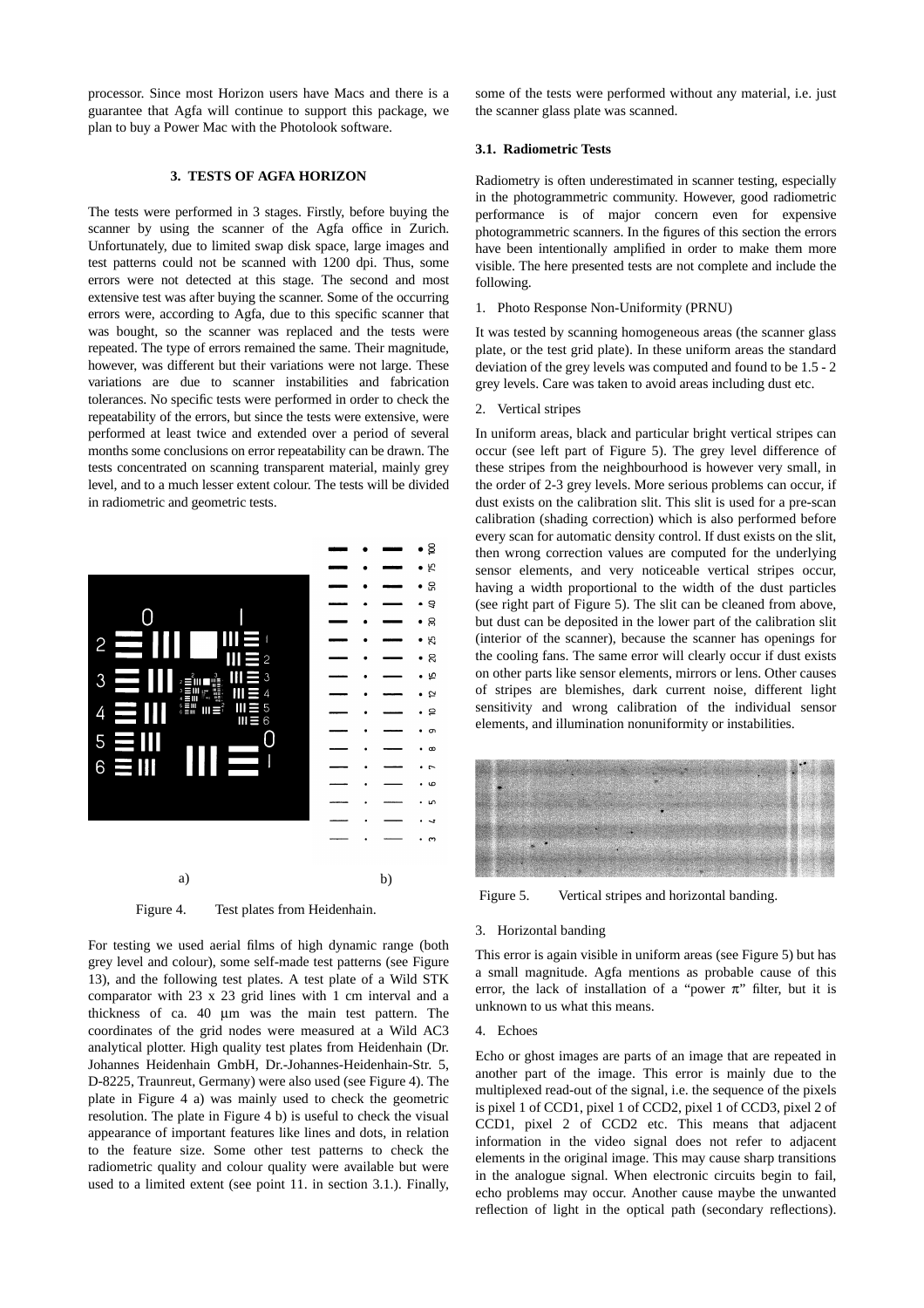Echoes may be visible and occur at sharp edges. In the case of multiplexing, the edge will be repeated in all three partial images (one from each CCD). The error will be particularly visible when a bright object in one CCD falls on a dark area in the other two CCDs and vice versa. Examples of such errors are shown in Figure 6.



- Figure 6. Echoes. Top: the letter S is repeated to the left and right of its position (error due to secondary reflections). Bottom: LK 225 and 6298 coming from the 1st and 2nd linear CCD are repeated in the 3rd CCD (error due to multiplexing). The grey level error is ca. 1-2 grey levels.
- 5. Dynamic range

As a test, films with high dynamic range were scanned. The films included the snow-covered Alps, shadow areas, dark forested areas all in the same image simultaneously. In addition, the very dark border of the film was also scanned. Automatic density control was used and the result was checked visually and for saturation. By changing the LUT of individual grey levels, e.g. 0 and 255, and displaying them in color saturated areas can be easily detected. However, Horizon gave very good quality images without saturation, for images with a density range of over 2D.

6. Radiometric differences along the borders of partial scans

This error is related to a geometric error and will be treated in the section on geometric tests (see point 4. in section 3.2.).

## 7. Subsampling errors

The horizontal scanning always occurs at 1200 dpi. For downzooming (subsampling) the signal is first low-pass filtered and then resampled (fast interpolation in hardware). In vertical direction, down-zooming is obtained by increasing the scanning speed by the same factor as the resolution decreases. This way of subsampling of the linear CCDs may cause some slight problems. Since low-pass filtering and resampling occurs only in horizontal direction, the two directions are treated differently. In horizontal direction each of the sensor elements has an integration time of 1 ms, and then these pixels are numerically combined to larger ones by a weighted averaging. In vertical direction the larger (subsampled) pixels are created by implicit averaging (unweighted) through the faster scanning movement, whereby for every large pixel there is again an integration time of 1 ms. As a result we would expect horizontal lines to be better defined than vertical ones. This may seem contradictory to the fact that the horizontal lines are smeared due to motion (see point 9. below).

To check these problems the test plate of Figure 4 b) was used. The plate has 17 lines/dots of width/diameter from 100 to 3  $\mu$ m. The plate with the lines in horizontal direction was scanned with 600 dpi, and grey level profiles across all lines and along the middle of each line were computed. All lines were visible, although with a continuously decreasing contrast as the line thickness decreases. Horizontal and vertical dots were visible up to 20 or 30 µm size respectively. Figure 8 shows the modulation (contrast) M of the lines (whereby M is computed by  $M = [I_{max} - I_{max}]$  $I_{\text{min}}/(I_{\text{max}}+I_{\text{min}})$ . Since the lines are of decreasing width, the contrast of the lines should monotonically decrease. This is not exactly the case, but approximately so. The profiles along the lines had a uniform grey level distribution, whereby with vertical lines the grey levels were slightly nonuniform. So, when subsampling by factor two, no significant errors occur. The same procedure was repeated for 300 dpi. All lines were visible. The dots were visible up to 30 - 40 µm size. The modulation naturally drops in comparison to the 600 dpi scanning, and is generally decreasing monotonically with decreasing line width. Again it was observed that grey levels are less uniform along vertical lines than along horizontal ones.





The last test was with 150 dpi. As Figure 8 shows some horizontal lines almost disappear, and the modulation is not monotonically decreasing with decreasing line width. The 50  $\mu$ m thick line has a higher contrast than the 100  $\mu$ m line, while the 10 µm line has a similar contrast as the same line scanned with 600 dpi! Thin lines of even 3 µm width are visible. The grey level profile along a horizontal line is homogeneous as it can be seen in the right image of Figure 7. The dots were visible up to 30 µm size. Vertical lines, as Figure 8 shows, have a very nonmonotonic modulation. The 20  $\mu$ m thick line has a similar contrast as the 100 µm line, and a much higher contrast than the same line scanned with 600 dpi! Many lines are hardly visible. The left image of Figure 7 also shows that the grey level profile along a line has many discontinuities. Only the dots of 100, 30, 25, and 20 µm size were visible. The results with 150 dpi were initially partly unexpected and difficult to explain. The horizontal lines are again better defined than the vertical ones, but the overall modulation is nonmonotonic. A possible reason for this behaviour is that the scanning speed for 150 dpi is the same as for 300 dpi, i.e. the speed was not increased by factor two as it should because it would exceed the maximum speed of the motor. Thus, in scanning direction the pixels incorporate radiometric information only from half of the area that they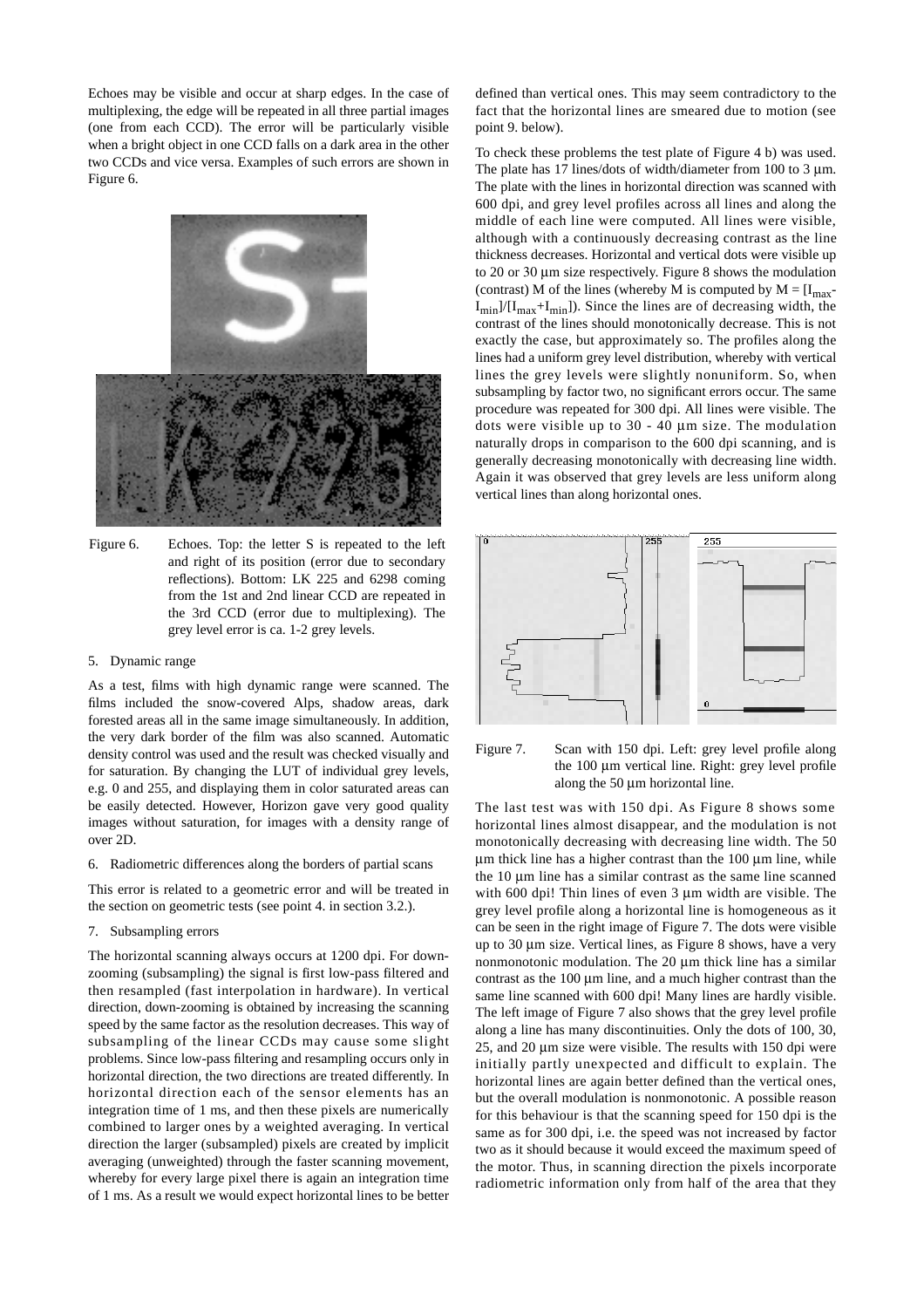

Figure 8. Modulation (contrast) for lines of different width and scanning resolutions. From top to bottom: horizontal lines (CCD direction) with 600 dpi, vertical lines (scanning direction) with 600 dpi, horizontal lines with 150 dpi, vertical lines with 150 dpi.

should cover (this is not the case if the integration time for 150 dpi has been increased by factor two).

As a conclusion subsampling by a certain factor must be accommodated by a respective scanning speed increase (or integration time increase), otherwise it should be avoided. To avoid degrading the modulation of vertical lines as compared to horizontal ones, scanning can be performed with full resolution in both directions and by use of hardware a correct subsampling can be implemented in video rate.

#### 8. Oversampling errors

Oversampling is implemented in CCD direction by the scanner hardware and in scanning direction by decreasing the scanning speed by the same factor as the resolution increases. With PRESS View Color oversampling can be performed only for binary scans. Even this operation does not function properly as Figure 9 shows.





# 9. Smear

It is caused by the movement of the zoombox in vertical direction and is proportional to the scanning speed. Thus, sharp edges are defocused, i.e. their contrast is decreased and they become wider (Figure 10). Agfa mentions a 20% loss of focus in the scanning direction, whereby in our results with the grid test plate, the vertical lines were 2 pixels wide, but the horizontal lines 2.5 - 3 pixels.



Figure 10. Smear of horizontal lines

## 10. Different noise patterns between the 3 CCDs

This effect has been observed, e.g. in the 4 linear CCDs of SPOT. For this purpose a horizontal stripe of the grid test plate was scanned. A low-passed filtered version of this image was subtracted from the original to detect the noise, and the result was normalised. The noise pattern in the vertical swath of each CCD was visually inspected but no difference among the 3 CCDs was found.

#### 11. Other image quality tests

For this purpose different test patterns can be used. Kodak sells photographic step tablets (transparencies) with up to 34 density steps in 0.1D spacing (0.0D-3.4D range), and colour separation guides and gray scales. A Kodak grey scale with 20 density steps with 0.1D spacing (0 - 1.9D) was scanned with the Horizon. The results are not conclusive because the grey scale was old and partly dirty and because for a good test of the radiometric quality much more than 20 density steps are needed. In any case, the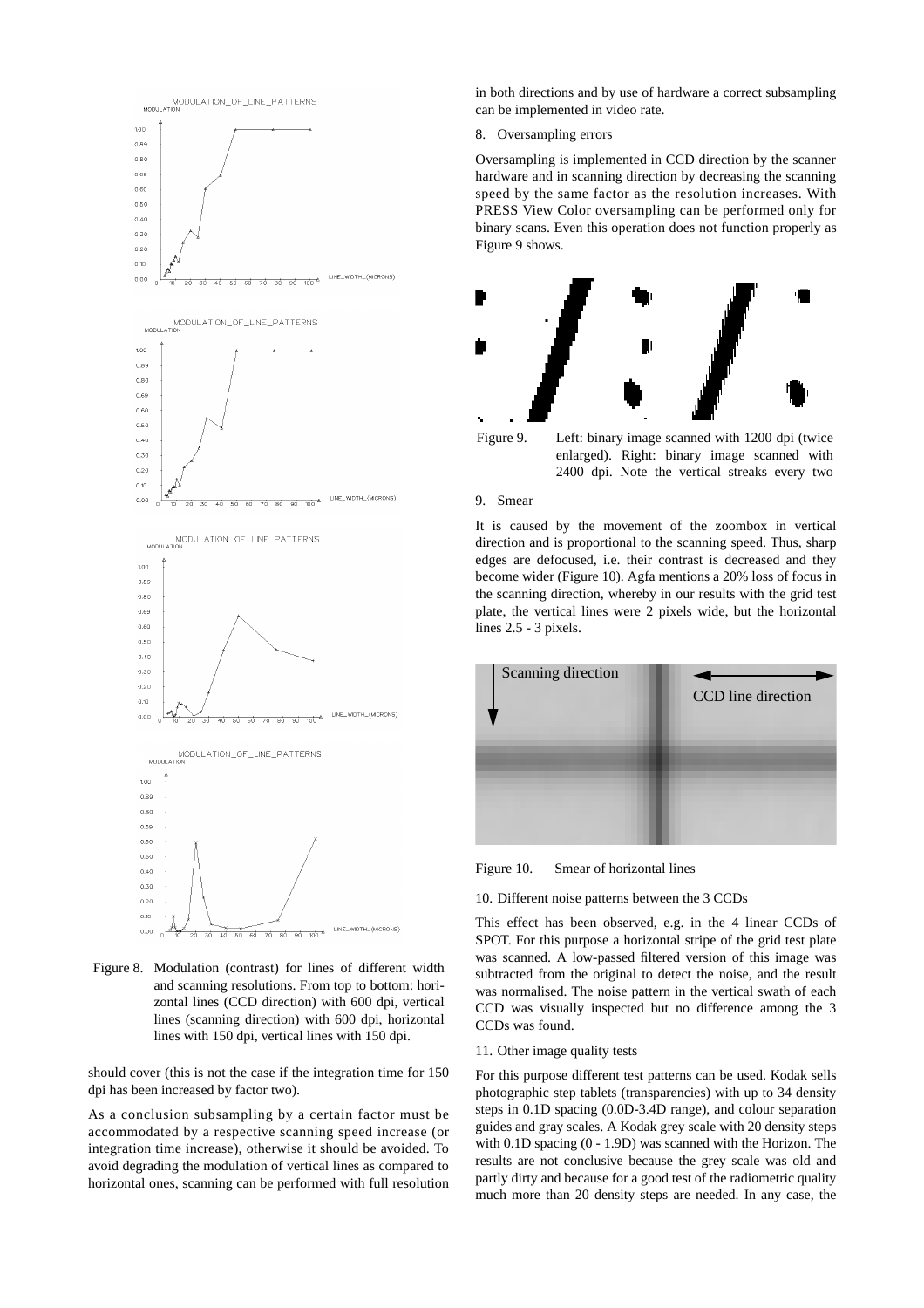automatic density control found almost exactly the minimum and maximum density and the density difference between neighbouring steps was generally correct.

Concluding, Horizon has a pretty good radiometric performance with the main errors being the echoes due to multiplexing, the smear in the scanning direction (not a radiometric problem in principle) and the dust problems which are however a problem common to most scanners.

#### **3.2. Geometric Tests**

The following geometric tests were performed.

1. Nonalignment of the 3 CCDs

For this purpose the horizontal lines of the grid test plate were used (actually one line suffices) and scanned over the whole possible width. Knowing the approximate position of the transition from one CCD to the other the horizontal line was checked for discontinuities. If a discontinuity was visually detected, then the vertical position of the line on either side of the discontinuity was determined using lest squares template matching and the misalignment error was quantified. In the old scanner, the error between two of the CCDs was 0.3 pixels (Figure 11), in the new scanner no error was observed. This type of error is constant over time. It can not be corrected so easily in real time using hardware because it requires transformation and resampling in both CCD and scanning directions.



Figure 11. Misalignment between two linear CCDs.

## 2. Vibrations

Vibrations in horizontal directions were detected using the grid test plate. The vibration (shift) was constant within each scanline. The vibrations caused the straight lines to be imaged as a sine curve (Figure 12). The vibrations do not occur continuously along the scan direction and they tend to be more frequent and pronounced towards the end of the scan. In the old scanner the maximum amplitude of the sine function was ca. 0.5 pixels, in the new scanner 0.1 - 0.2 pixels. This error is particularly disturbing because it is not stable, so it must be corrected for each channel of a scanned image. As test pattern, a thin line in the vertical direction along the image border can be scanned (see Figure 13). The line must not be known, but it must have high contrast and must be straight. Using image processing the edge points can be detected, a straight line fit can be computed, and the residuals from this fit will give the position and the amount of the errors. These errors can be corrected a posteriori by a linear transformation and resampling in the

horizontal direction only for the lines where such vibrations occur.

Figure 12. Vibrations in horizontal (CCD) direction (displayed image has been rotated by 90 degrees).

Agfa mentions also vibrations in the vertical direction caused by the scan motor with a period of two pixels for 1200 dpi, and causing a maximum error of 10 µm. We could not detect such vibrations. The reason is that the spacing between the horizontal lines of the grid test plate was too large (1 cm), so vibrations which could have occurred between the lines could not be detected with this test pattern.

3. Lens distortion and scale differences in horizontal direction

To check this, the grid test plate was scanned. The distances between the grid nodes at the left and right border, and at the center of the grid plate were computed after estimating the position of the grid nodes by least squares template matching. At the borders a distance of 1 cm was 469.5 - 470 pixels, while at the center 475 pixels. This corresponds to pixel sizes of 21.30 - 21.28 µm, and 21.05 µm respectively, while with a 1200 dpi scanning a pixel size of 21.17 µm should be expected. These errors although large, are relatively stable over time, and in theory could be corrected in real-time by using the Horizon hardware, e. g. after a calibration, correction values (horizontal shifts) could be saved in a LUT and a linear transformation and resampling could be performed. As calibration patterns, crosses in horizontal direction with a regular spacing could be used.



Figure 13. Self-made test patterns used for correction of vibrations and partial image scanning errors (displayed image has been rotated by 90 degrees).

# 4. Partial image scanning

This is a peculiarity of Horizon. When the image to be scanned is larger than the image buffer of the scanner (32 Mb in our case), then a partial image with size equal to the frame buffer is first scanned, the zoombox moves to the start position, the image data is transferred to the host, the zoombox is positioned after the end of the previous partial scan, the next partial image is scanned, and the procedure is repeated until the whole image is scanned. These partial images have an overlap. To scan an aerial image with 1200 dpi 4-5 partial images are needed. The overlap error was quantified by using a self-made pattern consisting of high contrast lines, approximately straight, with an inclination of 45 degrees with respect to the horizontal direction (see Figure 13). At the position of the overlap error the lines were broken (see Figure 14), and by using again least squares template matching (other image processing procedures could also have been used) the error could be quantified. The error was typically 2 pixels between 1st and 2nd partial image, 3 pixels between 2nd and 3rd partial image, and 3.5 pixels between 3rd and 4th partial image.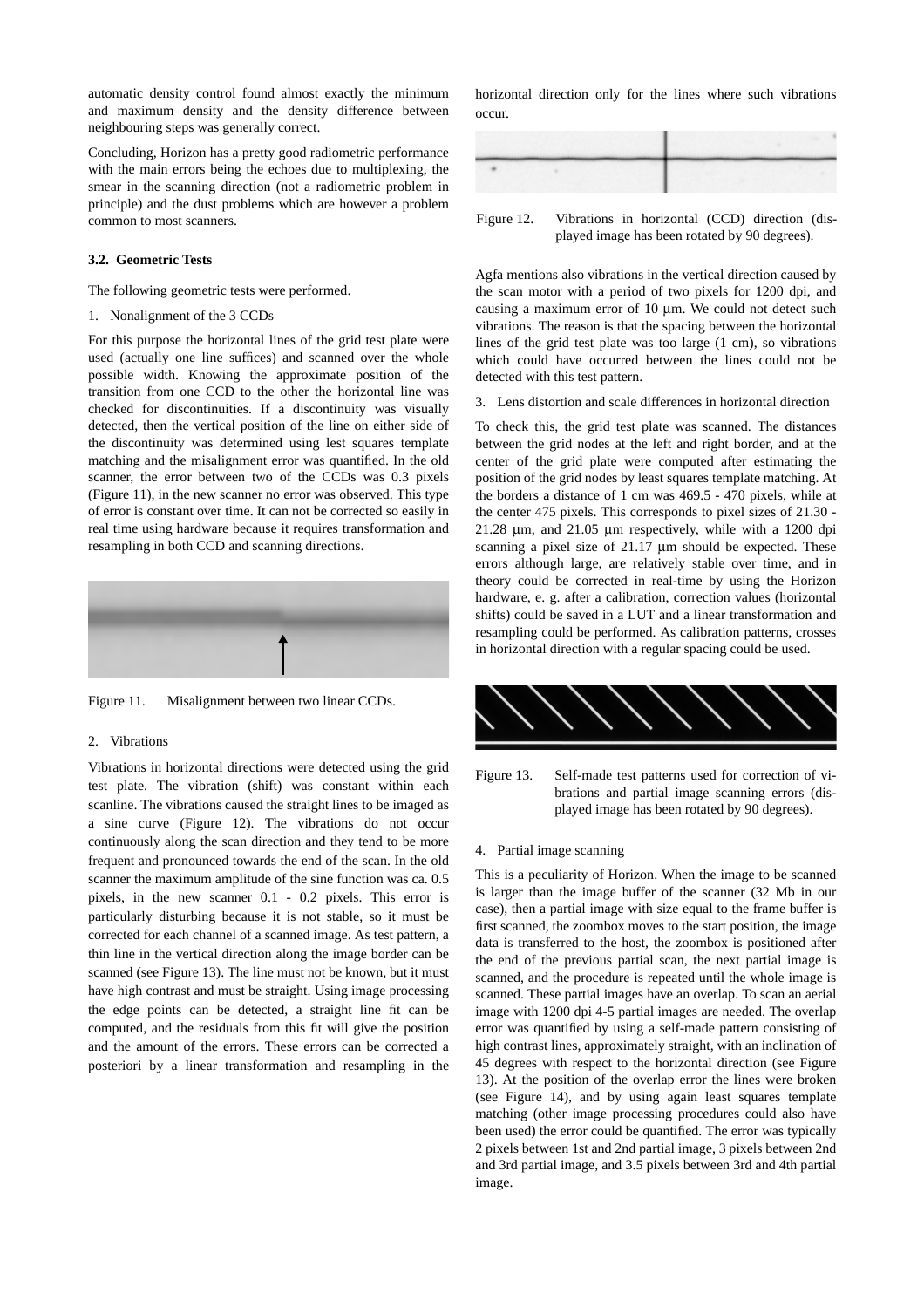

Figure 14. Test pattern and overlap error. From left to right between 1st and 2nd, and 3rd and 4th partial images.

Although there were small variations, the error magnitude was fairly constant in both old and new scanner, and was always increasing towards the end of the scan. Apart from the geometric error there were also small, but in many cases visible, radiometric differences at the border between two partial images, due to illumination instabilities. Our interpretation was that the scanner had not a precise enough positioning system, and such errors are known to increase with increasing distance from the zero point of the transport mechanism. Although Agfa mentioned that this problem occurs only with the Unix-based systems and is due to the driver, it was also observed with a Mac-based Horizon with 32 Mb image buffer.

## 5. Colour misregistration

To test the registration between the R,G,B channels high contrast B/W edges in vertical and horizontal direction are useful. Thus, the test plate of Figure 4 a) was used. In the old scanner the misregistration was clearly larger in vertical direction, due to mechanical positioning errors. Although Agfa gives a tolerance of 1 pixel, the error in vertical direction was ca. 2 pixels. A quantification of the error is possible with visual, manual measurements and even better by separating the three channels in 3 files and then measuring corresponding features, e.g. corners, in all three channels. In the new scanner, the situation was opposite. The error in the vertical direction was in the 1 pixel range, but in the horizontal direction it was ca. 2 pixels. Possible error sources include geometric positioning inaccuracies, the lens (unknown whether it is apochromatical) or differences in the colour filters, each of which acts as a lens.

## 6. Geometric resolution.

The test plate of Figure 4 a) was visually inspected and the smallest group of three-line pairs that could be discerned was detected. This corresponded to 17 lp/mm (i.e. 29.4 µm line width) for the vertical lines and 20 lp/mm (25  $\mu$ m line width) for the horizontal ones, contrary to our expectation that due to smear the resolution would be worse for the horizontal lines. One possible explanation is that the vertical edges are noisier than the horizontal ones, possibly due to vibrations in horizontal direction. The result, that to resolve a certain signal frequency ca. 50% higher sampling frequency is needed, is in accordance with the expectations and is due to phase differences that may occur between signal and sampling frequency.

# 7. Deformations

This effect was observed only once, when scanning a poor quality aerial film. At certain regions of the image large deformations were observed. After a slight movement of the film and rescanning, the deformations still existed, but they were different (see Figure 15). No clear explanation for this error can be given. However, since at the regions where the deformations occurred, the lines of the grid test plate that was covering the film were not deformed, it seems that the error was due to film deformation.



Figure 15. Top: deformations (probably due to film deformation). Bottom: same as top but after slightly moving the film and rescanning. Deformations still exist but are different. Note in the right image that the lines of the grid test plate are not deformed.

#### 8. Global geometric errors

For this purpose, all grid nodes of the grid test plate scanned with 600 dpi were determined by least squares template matching and compared to the known values. In total 492 visible crosses were used. An affine transformation between the two data sets, using all crosses as control points gave an a posteriori standard deviation of unit weight of 52 µm. A quadratic transformation gave a respective value of 47  $\mu$ m, and the x<sup>2</sup>, xy, and  $y^2$  terms in horizontal direction were not significant. This indicates that an increase of the degree of the polynomial does not necessarily lead to large error reductions, and that in scanning direction higher order terms are required. The same procedure was repeated by leaving out the three border columns of the crosses (both left and right). In this case the a posteriori standard deviation of unit weight was reduced significantly to 31.5 µm and 24.4 µm for the affine and quadratic transformation respectively. This indicates significant errors due to lens distortion.

To simulate a realistic situation of aerial image scanning where only the fiducial marks are used for the interior orientation, we computed an affine and a bilinear transformation using as control points the 4 corner crosses. The results of the two transformations were very similar, whereby the xy term of the bilinear transformation in the horizontal direction was not significant. Two cases were compared. One by using the 4 corner crosses, most of which were poorly imaged (case A), and a second one by using other better defined crosses in the neighbourhood of the corners (case B). In case A the RMS error was 100  $\mu$ m in x and 84  $\mu$ m in y, and in case B 87  $\mu$ m in x and 78 µm in y. This error magnitude is what should be expected from Horizon without any geometric calibration (the overlap error, see point 4. above is not included in this error budget). With 1200 dpi scanning the error would decrease only insignificantly because the error sources and magnitude remain the same. With a higher scanning resolution, only the matching accuracy could be possibly improved but this gain would be very small compared to the whole error budget. In both cases the residuals of the remaining 488 check points showed very strong systematic patterns, particularly the x-residuals. Figure 16 shows the pattern of the residuals for the first two grid lines. For the other lines similar patterns were observed alternating from line to line. The magnitude of the x-residuals remained nearly constant from line to line, while for the y-residuals it was increasing towards the center of the image (the ratio [maximum error in y/maximum error in x] was 0.4-0.5 for the few first and